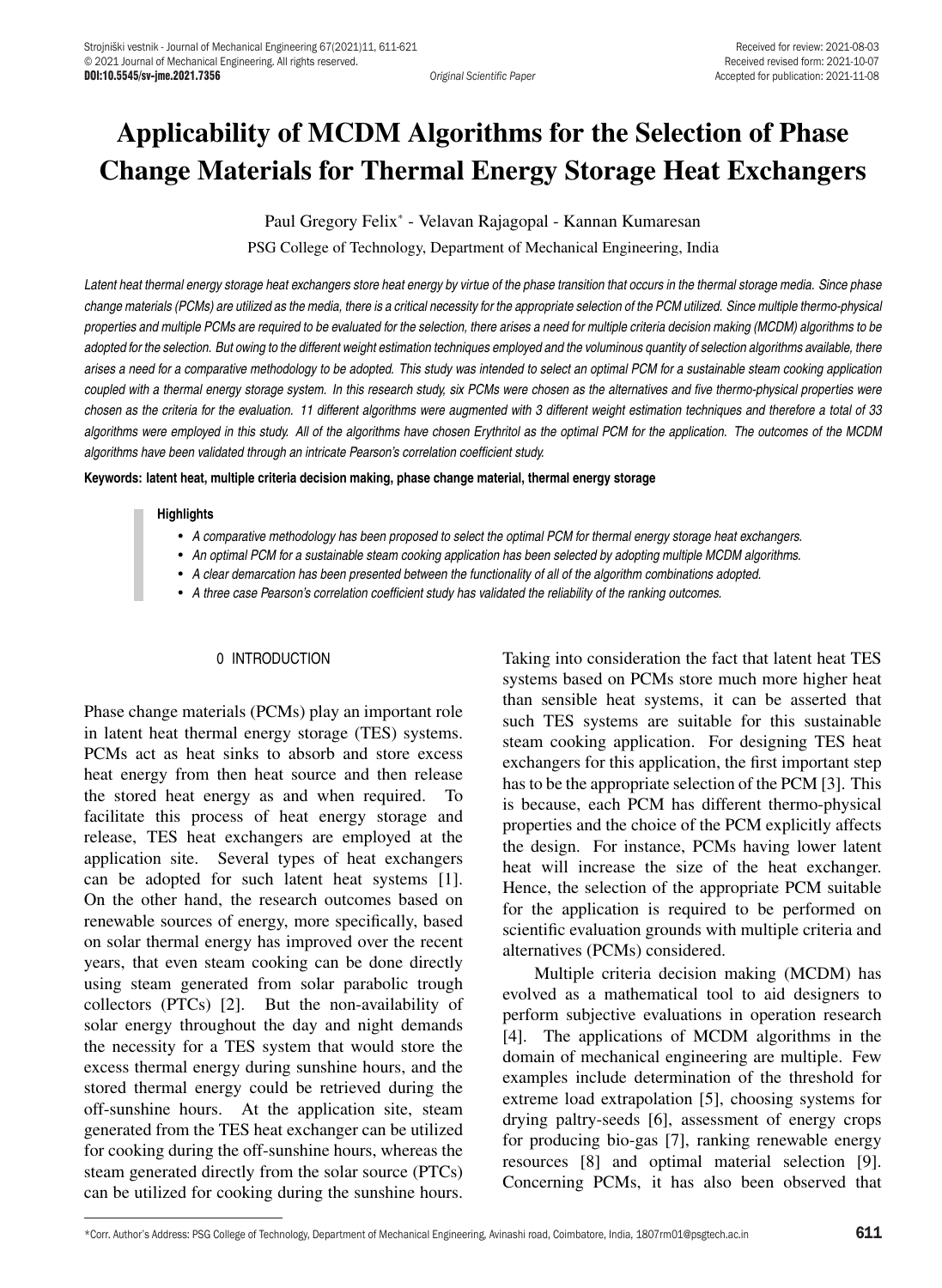researchers have applied MCDM algorithms to select the appropriate PCM for low-temperature applications [10], ground source heat pump application [11] and even for domestic water heating [12]. While selecting a suitable material, it is necessary to estimate strategic weights for each evaluative criterion such that the decision becomes subjective. But the choice of the algorithms applied for a particular case depends on the decision of the heat exchanger designer. It has been observed from peer literature that many research studies have limited their study designs to a very few algorithms with a limited choice of weight estimation techniques. Concerning the weight estimation techniques, it has been learned that using either only subjective or only objective weighting scheme in the study can be considered as a deficiency [11]. Hence, heat exchanger designers are required to refer to multiple literature sources to understand the functional mechanism of several algorithms and will need to perform an intricate study on various weight estimation and MCDM techniques to arrive at a conclusion to select which MCDM algorithm would be appropriate. But, in this study, a methodology incorporating a comparative study design has been proposed.

This current study presents a novel comparative approach than several previous works such that an intricate comparative selection can be made. This research study, through its proposed methodology, asserts that, for a PCM selection involving multiple alternatives, a comparative study involving multiple MCDM algorithms can provide a reliable solution to the selection process. This is asserted because, the methodology does not rely only on one algorithm, but instead has adopted multiple combination of algorithms for the selection. Hence, the PCM selected through this methodology will be a reliable choice for the heat exchanger.

# 1 METHODS

# **1.1 Study Design**

This current study was performed in three parts. The first part of this study was to select the alternative PCMs and criteria through a pre-screening and then estimating the desired weights through entropy weight method (EWM), criteria importance through inter-criteria correlation (CRITIC) method and analytic hierarchy process (AHP) method. The second part was to apply the derived weights to select the suitable PCM through 11 selected algorithms. The third part of the research was to perform a Pearson's correlation coefficient study to correlate the outcomes of various algorithms and validate the concurrence of the outcomes. The study design adopted is presented in Fig. 1.

Since steam is required to be generated (from the heat exchanger) at the application site at a minimum temperature of 100 ◦C, PCMs were desired to have a melting temperature around 120 ◦C. Hence from an initial screening, six PCMs were selected. The selected PCMs along with their thermo-physical properties (criteria) are presented in Table 1. In Table 1, it can be observed that a mix of both laboratory grade PCMs and commercial PCMs have been considered. But however, all of the PCMs were selected such that they share a close melting temperature to 120 ◦C. But, out of the alternatives, one PCM is required to be selected based on the other thermo-physical properties. There has been no specific preference among the mix of laboratory grade and commercial grade PCMs in this analysis. The research methodology has been oriented such that there exists no bias between selecting laboratory and commercial grade materials and hence this methodology can be envisaged to select any kind of PCM that would be technically appropriate for the particular application in study. Among the listed criteria, specific heat alone was categorized as a non-beneficial criterion. This is because, for the steam cooking application, higher magnitudes of melting temperature, heat of fusion, density, thermal conductivity was preferred. Hence, the aforementioned four parameters were considered as beneficial criteria. Whereas, for the application, lower specific heat magnitude is preferred, as a higher specific heat will increase the melting time of the PCM. Since this steam cooking application is intended to be integrated with solar energy, faster melting and charging of the PCM was preferred as the entire charging process will have to be completed within the sunshine hours. Hence specific heat alone was considered as a non-benefit criterion.

# **1.2 Estimation of the criteria weights**

# *1.2.1 EWM*

In this method, the decision matrix *X* was normalized using the sum method (Eq. (1)), and the weights  $w_i$ were estimated through calculating the entropy value  $E_i$  [12], as presented in Eq. (2). The decision matrix *X* is an array of the considered *m* alternatives and *n* criteria. In the equation,  $p_{ij}$  indicates the normalized value of the decision matrix *X*.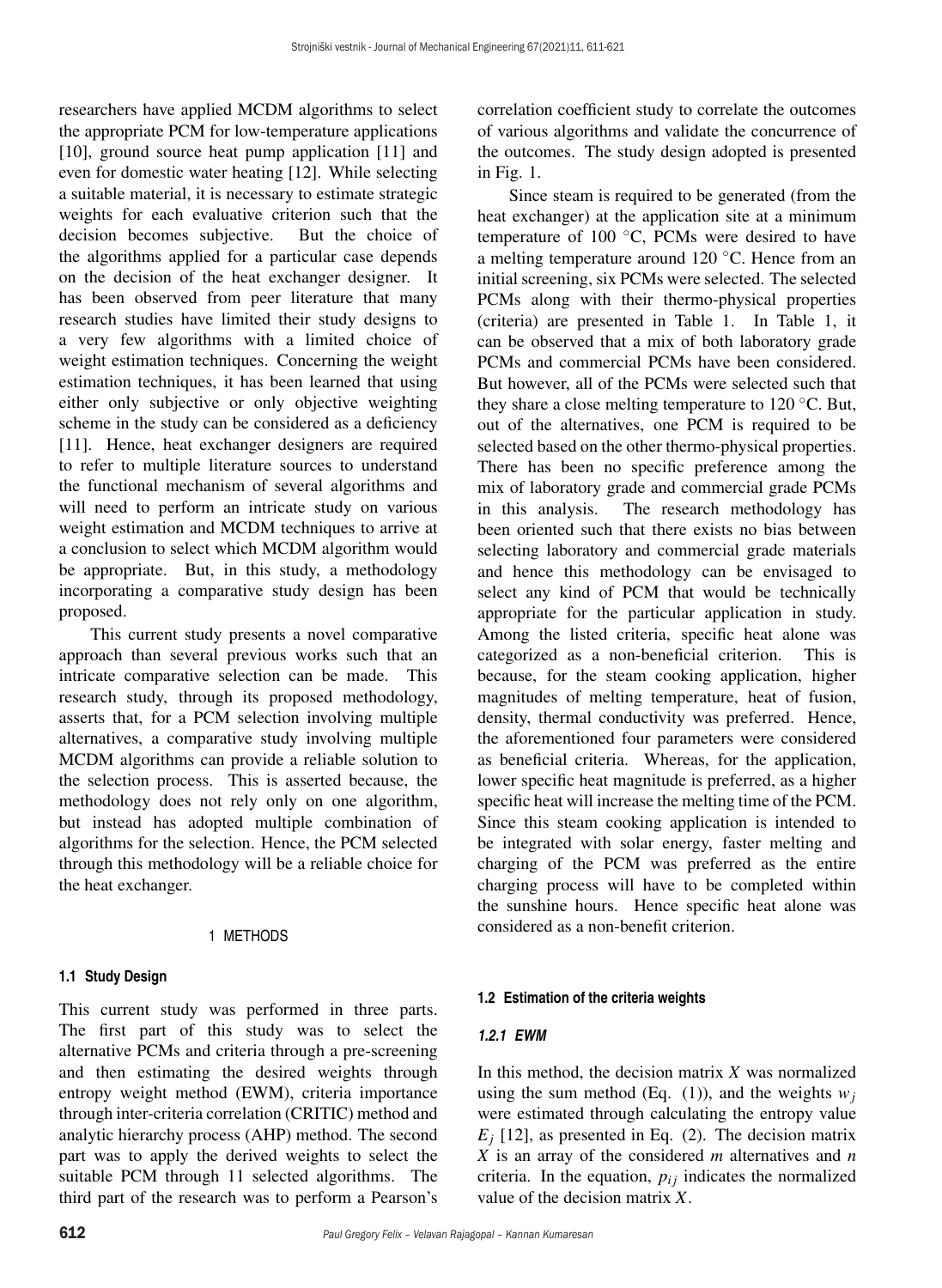

**Fig. 1.** *Study design adopted*

**Table 1.** *Considered alternatives and criteria*

| PCM no. | Name                                 | Melting temperature | Heat of fusion | Density                                     | Thermal conductivity | Specific heat       | Reference |
|---------|--------------------------------------|---------------------|----------------|---------------------------------------------|----------------------|---------------------|-----------|
|         |                                      | [°C]                | $[kJkg^{-1}]$  | $\left[\mathrm{kg}\,\mathrm{m}^{-3}\right]$ | $[Wm^{-1}K^{-1}]$    | $[kJkg^{-1}K^{-1}]$ |           |
|         | Ervthritol                           | 120                 | 331            | 1480                                        | 0.733                | 1.35                | [14]      |
| 2       | MgCl <sub>2</sub> .6H <sub>2</sub> O | 117.5               | 200            | 1569                                        | 0.704                | 2.25                | '15]      |
|         | PlusICE A118                         | 118                 | 195            | 900                                         | 0.22                 | 2.2                 | [16]      |
|         | PlusICE H120                         | 120                 | 120            | 2220                                        | 0.506                | 51.51               | [17]      |
|         | PlusICE S117                         | 117                 | 125            | 1450                                        | 0.7                  | 2.61                | [16]      |
|         | PlusICE X120                         | 120                 | 180            | 1245                                        | 0.36                 | 1.5                 | [17]      |

$$
p_{ij} = \frac{x_{ij}}{\sum_{j=1}^{n} x_{ij}},\tag{1}
$$

$$
E_j = -\frac{\sum_{i=1}^{m} p_{ij} \ln p_{ij}}{\ln n} \quad \text{and} \quad w_j = \frac{1 - E_j}{\sum_{i=1}^{m} (1 - E_j)}.
$$
 (2)

#### *1.2.2 CRITIC Method*

In this method, the decision matrix elements  $x_{ij}$  were normalized using Eq. (3) and the weights were estimated using  $C_j$  as presented in Eq. (4) [13]. In the equation,  $r_{jj^n}$  represents the relative correlation coefficient between the  $j^{\text{th}}$  and  $j^{n \text{th}}$  criteria and  $\sigma_j$ represents the standard deviation of the normalized matrix.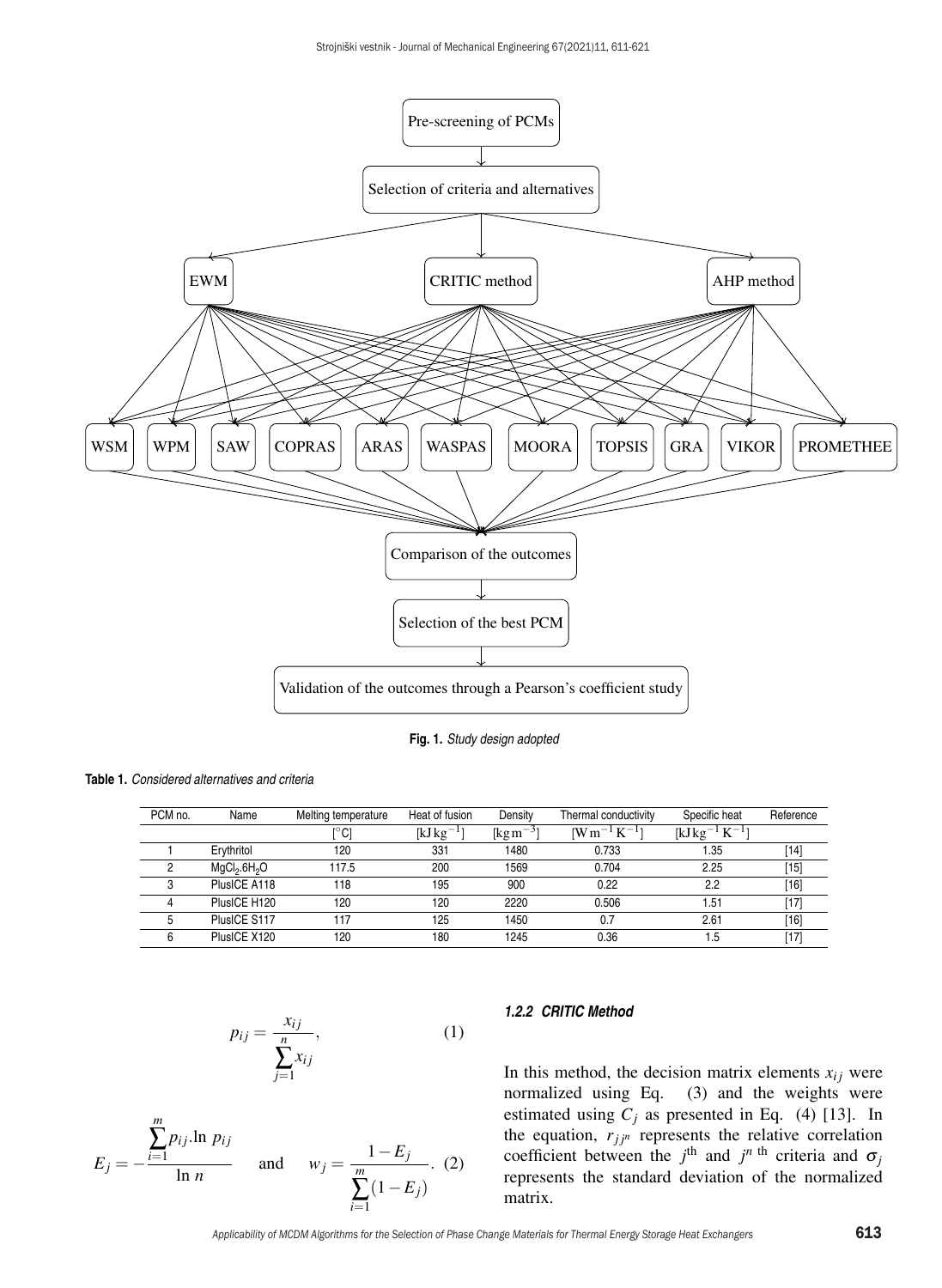$$
p_{ij} = \frac{x_{ij} - \min_j(x_{ij})}{\max_j(x_{ij}) - \min_j(x_{ij})},
$$
\n(3)

$$
w_j = \frac{C_j}{\sum_{j^n=1}^n C_j} = \frac{\left[\sigma_j \sum_{j^n=1}^n (1 - r_{jj^n})\right]}{\sum_{j^n=1}^n \left[\sigma_j \sum_{j^n=1}^n (1 - r_{jj^n})\right]}.
$$
 (4)

#### *1.2.3 AHP method*

In this method, a relative importance decision matrix with elements  $a_{ji^n}$  was constructed using the Saaty's scale [10] and the weights were estimated by using Eq. (5). The relative matrix is a matrix representing the importance of one criterion over another.

$$
w_j = \frac{a_{jj^n}}{\left[\sum_{j^n=1}^n a_{jj^n}\right]n}.\tag{5}
$$

#### **1.3 Estimation of the Optimal PCM**

#### *1.3.1 Weighted Sum Method (WSM)*

In this method, the decision matrix was normalized using the square root method. The alternatives were ranked based on the weighted sums  $S_i^{WSM}$  estimated using Eq.  $(6)$ .

$$
S_i^{WSM} = \sum_{j=1}^n w_j \times \frac{x_{ij}}{p_{ij}} = \sum_{j=1}^n w_j \times \frac{x_{ij}}{\sqrt{\sum_{j=1}^n x_{ij}^2}}.
$$
 (6)

#### *1.3.2 Weighted Product Method (WPM)*

In this method, the weighted product for each alternative was estimated by raising the normalized decision matrix elements to the power of the weights, as presented in Eq. (7) and the alternatives were ranked based on  $P_i^{WPM}$ .

$$
P_i^{WPM} = \prod_{j=1}^n \left[ \frac{x_{ij}}{p_{ij}} \right]^{w_j} = \prod_{j=1}^n \left[ \frac{x_{ij}}{\sqrt{\sum_{j=1}^n x_{ij}^2}} \right]^{w_j}.
$$
 (7)

## *1.3.3 Simple Additive Weighting (SAW) method*

This method is similar to WSM, except to the fact that the normalization of the decisive matrix with elements  $x_{ij}$  was performed separately for both the benefit criteria elements and the non-benefit criterion elements. The normalization was performed using Eq. (8). The preference index  $V_i$  was then estimated using Eq. (6) and the alternatives were ranked.

$$
p_{ij} = \begin{cases} \frac{x_{ij}}{\max_j x_{ij}}, & \text{for benefit criteria.} \\ \frac{\min_j x_{ij}}{x_{ij}}, & \text{for non-benefit criterion.} \end{cases}
$$
 (8)

#### *1.3.4 Complex Proportional Assessment (COPRAS) Method*

In this method, the decision matrix was normalized using the sum method. Then, the maximizing index  $S_{+i}$  for the benefit criteria was estimated as a row-wise sum of the weighted normalized matrix for the benefit criteria values, and the minimizing index *S*−*<sup>i</sup>* was estimated in the same way for the non-benefit criterion [18]. Utilizing the estimated values, the relative weight  $Q_{c,i}$  was computed using Eq. (9). Then the performance index *Ui* was estimated using Eq. (10) and the alternatives were then ranked based on *Ui*.

$$
Q_{c,i} = S_{+i} + \frac{\min_{i} S_{-i} \sum_{i=1}^{m} S_{-i}}{S_{-i} \sum_{i=1}^{m} \frac{\min_{i} S_{-i}}{S_{-i}}},
$$
(9)

$$
U_i = \frac{Q_{c,i}}{Q_{c,max}} \times 100.
$$
 (10)

#### *1.3.5 Additive Ratio Assessment (ARAS) Method*

In this method, for each criterion, the optimal value was determined based on whether the criterion was a benefit or a non-benefit attribute and the decision matrix augmenting the optimal value was then weight normalized using the sum method. Then, the optimality function  $S_i$  and the utility degree  $K_i$  was estimated using Eq. (11) [19]. The alternatives were then ranked based on *Ki*.

$$
K_{i} = \frac{S_{i}}{S_{opt}} = \frac{\sum_{j=1}^{n} p_{ij}^{aug} w_{j}}{S_{opt}}.
$$
 (11)

## *1.3.6 Weighted Aggregated Sum Product Assessment (WASPAS) Method*

This method is a combination of WSM and WPM. In this method, the normalized decision matrix was estimated by segregating the beneficial criteria and non-beneficial criterion using the maximum-minimum method as presented in Eq. (8). Then the total relative importance  $Q_i$  was estimated through Eq. (12) [20]. The alternatives were ranked based on the total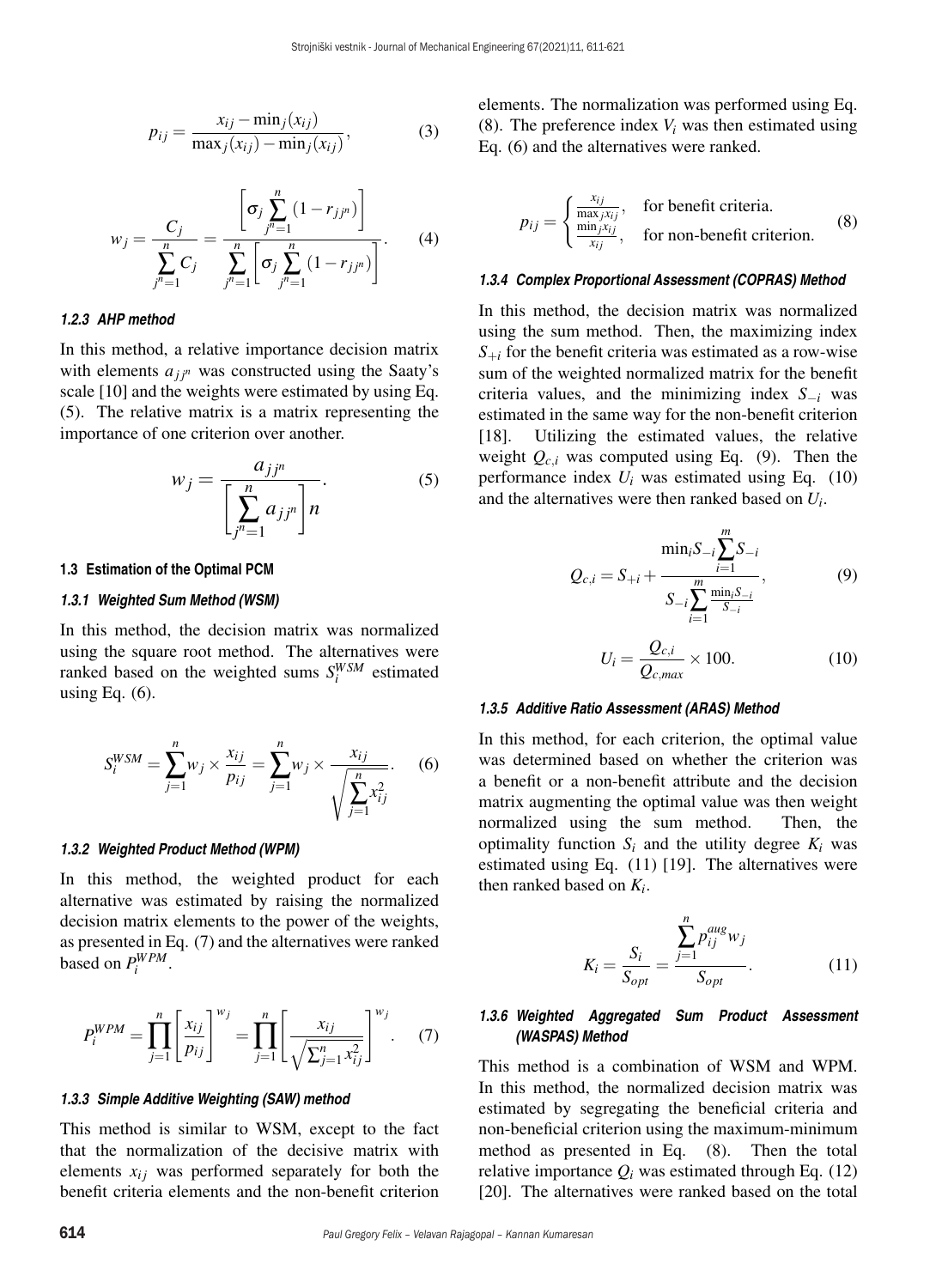relative importance. In the equation,  $\lambda$  represents a transformation constant. In this case, a  $\lambda$  of 0.5 was adopted.

$$
Q_i = \lambda \sum_{j=1}^{n} p_{ij} w_j + (1 - \lambda) \prod_{j=1}^{n} p_{ij}^{w_j}.
$$
 (12)

## *1.3.7 Multi-Objective Optimization on the Basis of Ratio Analysis (MOORA) Method*

In this method, the decision matrix was normalized using the square root method as in WSM and WPM [21]. Then the normalized assessment sum  $S_i$  for each alternative was estimated by subtracting the weighted sum of the non-benefit attributes from the weighted sum of the benefit attributes, as presented in Eq. (13). Then the alternatives were ranked based on the assessment sum.

$$
S_i = \sum_{j=1}^{n} p_{ij} \times w_j - \sum_{j=1}^{n} p_{ij} \times w_j
$$
 (13)  
Weighted sum of  
non-benefit attributes  
henefit attributes

## *1.3.8 Technique for Order Preference by Similarity to Ideal Solution (TOPSIS)*

In this method, the decision matrix was normalized using the square root method as in Eq. (6). Then the relative closeness to the ideal solution *Pi* was estimated by Eq. (14) [12]. In the equation,  $A_j^*$  represents the best criterion value of the weighted normalized matrix (positive ideal) and  $A_j^-$  represents the worst criterion value (negative ideal). The alternatives were then ranked based on the relative closeness.

$$
P_i = \frac{\sqrt{\sum_{j=1}^n (p_{ij}.w_j - A_j^-)}}{\sqrt{\sum_{j=1}^n (p_{ij}.w_j - A_j^*)} + \sqrt{\sum_{j=1}^n (p_{ij}.w_j - A_j^-)}}.
$$
 (14)

#### *1.3.9 Grey Relational Analysis (GRA) method*

In this method, the alternatives were ranked based on the grey relational degree *bi* [22]. The deviation  $\Delta_{0i}$  was estimated as a difference between the reference series (largest value series) and the individual alternative series [22]. By estimating  $\Delta_{0i}$ , the values of  $b_i$  were calculated as presented in Eq.  $(15)$ .

$$
b_i = \sum_{j=1}^{n} w_j \frac{\min_i \min_j \Delta_{0i}(j) + \delta \min_i \min_j \Delta_{0i}(j)}{\Delta_{0j}(j) + \delta \min_i \min_j \Delta_{0i}(j)}.
$$
 (15)

#### *1.3.10 VIKOR method*

VIKOR is an abbreviation for its Serbian expansion 'Vise kriterijumska optimizacija i kompromisno resenje' which means Multi-criteria compromise ranking. In this method, the normalized decision matrix was obtained using the square root method as in Eq. (6). From the normalized matrix, the maximum criterion value  $p_j^*$  and the minimum criterion value  $p_j^$ were estimated and were applied to Eqs.  $(16)$  to  $(18)$ to estimate the aggregate function  $U_i^V$  (also referred as VIKOR index) for each alternative. In the equations, the superscripts '∗' and '−' represents the maximum and minimum value respectively. The alternatives were then ranked in the **increasing** order of  $U_i^V$  [23].

$$
U_i^V = v \underbrace{\left[\frac{S_i - S^*}{S^* - S^*}\right]}_{I} + (1 - v) \underbrace{\left[\frac{R_i - R^*}{R^* - R^*}\right]}_{II},\qquad(16)
$$

$$
I = \frac{\left[\sum_{j=1}^{n} w_j \left(\frac{p_j^* - p_{ij}}{p_j^* - p_j^-}\right)\right] - \left[\sum_{j=1}^{n} w_j \left(\frac{p_j^* - p_{ij}}{p_j^* - p_j^-}\right)\right]^*}{\left[\sum_{j=1}^{n} w_j \left(\frac{p_j^* - p_{ij}}{p_j^* - p_j^-}\right)\right] - \left[\sum_{j=1}^{n} w_j \left(\frac{p_j^* - p_{ij}}{p_j^* - p_j^-}\right)\right]^*}, (17)
$$

$$
II = \frac{\left[\max_{i} w_{j}\left(\frac{p_{j}^{*} - p_{ij}}{p_{j}^{*} - p_{j}^{-}}\right)\right] - \left[\max_{i} w_{j}\left(\frac{p_{j}^{*} - p_{ij}}{p_{j}^{*} - p_{j}^{-}}\right)\right]^{*}}{\left[\max_{i} w_{j}\left(\frac{p_{j}^{*} - p_{ij}}{p_{j}^{*} - p_{j}^{-}}\right)\right]^{-} - \left[\max_{i} w_{j}\left(\frac{p_{j}^{*} - p_{ij}}{p_{j}^{*} - p_{j}^{-}}\right)\right]^{*}}.
$$
 (18)

## *1.3.11 Preference Ranking Organization Method for Enrichment Valuation (PROMETHEE)*

In this method, the decision matrix was normalized and the overall global preference index  $P_i$  was estimated by estimating the difference in the values of one alternative criterion with another (preference matrix). Using the preference matrix, the positive preference flow  $\phi^+(i)$  and negative preference flow  $\phi^-(i)$  (for non-benefit criterion) was estimated. Then the net flow  $\phi(i)$  was ultimately estimated using Eq. (19) [24]. Then the alternatives were ranked based on the net flow (PROMETHEE II).

$$
\phi(i) = \underbrace{\frac{1}{m-1} \sum_{x \in X} \sum_{j=1}^{n} w_j P_j(i,x)}_{\phi^+(i)} - \underbrace{\frac{1}{m-1} \sum_{x \in X} \sum_{j=1}^{n} w_j P_j(x,i)}_{\phi^-(i)}.
$$
\n(19)

—<br>Applicability of MCDM Algorithms for the Selection of Phase Change Materials for Thermal Energy Storage Heat Exchangers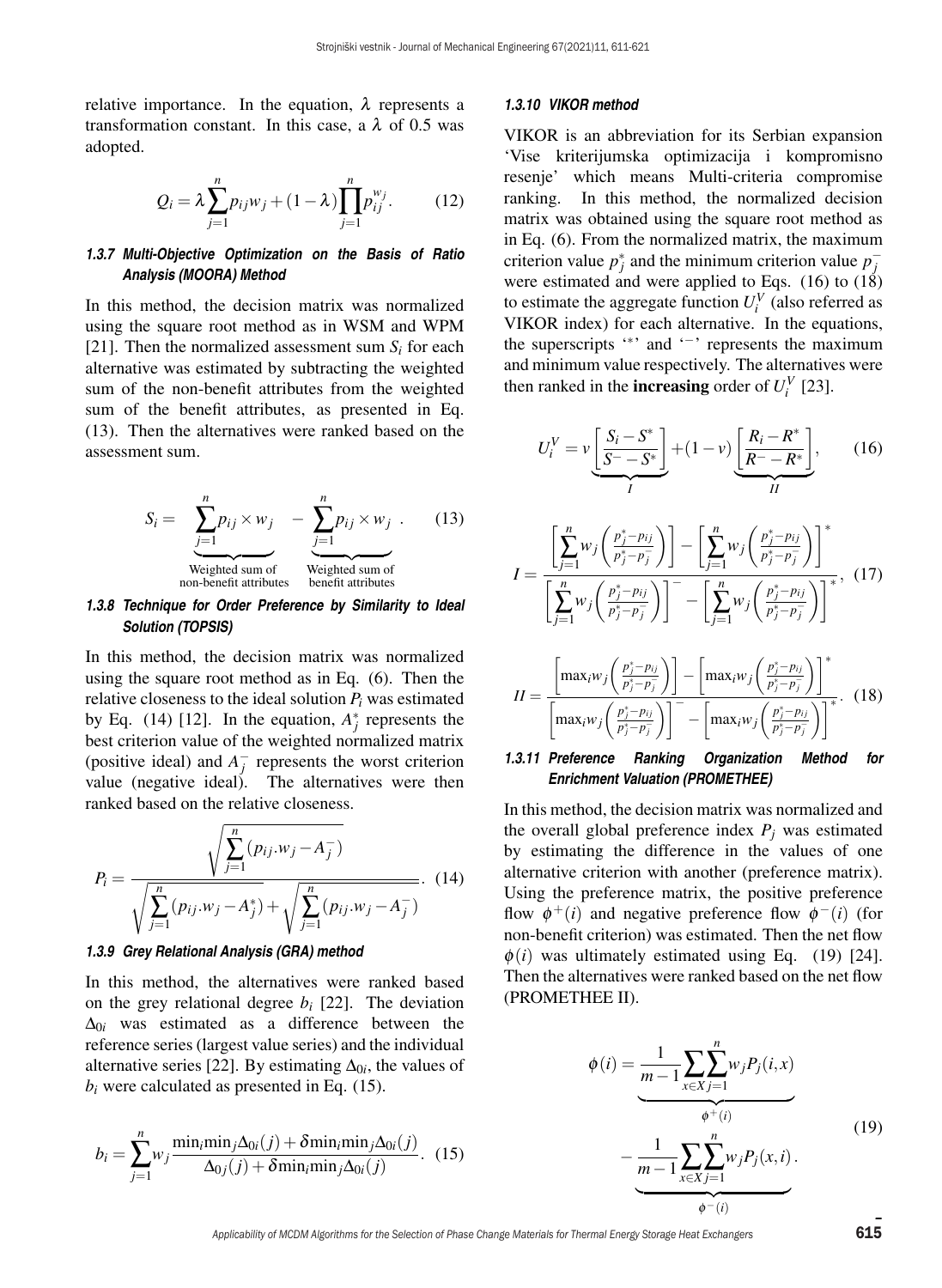#### **Table 2.** *Estimated evaluating parameters through the employed algorithms*

| Algorithm       | Algorithm            | Evaluating parameter   |                      |              | Phase change material |           |           |           |           |  |
|-----------------|----------------------|------------------------|----------------------|--------------|-----------------------|-----------|-----------|-----------|-----------|--|
| index           | name                 | Parameter              | Symbol               | 1            | $\overline{2}$        | 3         | 4         | 5         | 6         |  |
| $\mathbf{1}$    | WSM-EWM              | Weighted sum           | $S_i^{WSM}$          | 0.5064       | 0.4511                | 0.2896    | 0.3581    | 0.4097    | 0.3107    |  |
| $\overline{2}$  | <b>WSM-CRITIC</b>    | Weighted sum           | $S^{WSM}$            | 0.4662       | 0.4413                | 0.3189    | 0.3811    | 0.4166    | 0.3320    |  |
| 3               | <b>WSM-AHP</b>       | Weighted sum           | $S^{WSM}$            | 0.5350       | 0.4385                | 0.3282    | 0.3284    | 0.3780    | 0.3277    |  |
| $\overline{4}$  | WPM-EWM              | Weighted product       | $S_i^{WPM}$          | 0.4868       | 0.4489                | 0.2641    | 0.3407    | 0.3910    | 0.3076    |  |
| 5               | <b>WPM-CRITIC</b>    | Weighted product       | $S^{WPM}$            | 0.4491       | 0.4394                | 0.2944    | 0.3651    | 0.4027    | 0.3275    |  |
| 6               | <b>WPM-AHP</b>       | Weighted product       | $S^{WPM}$            | 0.5140       | 0.4363                | 0.3037    | 0.3082    | 0.3574    | 0.3240    |  |
| $\overline{7}$  | SAW-EWM              | Preference index       | $V_i$                | 0.9407       | 0.5017                | 0.8331    | 0.8166    | 0.1956    | 0.3776    |  |
| 8               | SAW-CRITIC           | Preference index       | $V_i$                | 0.9402       | 0.6142                | 0.8684    | 0.8425    | 0.1014    | 0.1942    |  |
| 9               | SAW-AHP              | Preference index       | $\overline{V_i}$     | 0.9752       | 0.5584                | 0.7802    | 0.8887    | 0.1086    | 0.2075    |  |
| 10              | COPRAS-EWM           | Performance index      | $\overline{U_i}$ , % | 100          | 78.6542               | 49.3705   | 69.8570   | 67.6893   | 61.4469   |  |
| 11              | COPRAS-CRITIC        | Performance index      | $U_i$ , %            | 100          | 82.0728               | 58.1734   | 79.7784   | 73.2509   | 70.3310   |  |
| 12              | COPRAS-AHP           | Performance index      | $U_i$ , %            | 100          | 73.1212               | 54.0881   | 59.7485   | 59.4716   | 61.2537   |  |
| 13              | ARAS-EWM             | Utility degree         | $K_i$                | 0.9403       | 0.7420                | 0.4625    | 0.6609    | 0.6408    | 0.5787    |  |
| 14              | ARAS-CRITIC          | Utility degree         | $K_i$                | 0.9358       | 0.7710                | 0.5473    | 0.7517    | 0.6908    | 0.6621    |  |
| 15              | ARAS-AHP             | Utility degree         | $K_i$                | 0.9752       | 0.7164                | 0.5273    | 0.5888    | 0.5858    | 0.6       |  |
| 16              | WASPAS-EWM           | Relative importance    | $Q_i$                | 0.9356       | 0.7423                | 0.4453    | 0.6525    | 0.6339    | 0.5758    |  |
| 17              | <b>WASPAS-CRITIC</b> | Relative importance    | $Q_i$                | 0.9350       | 0.7785                | 0.5435    | 0.7523    | 0.6940    | 0.6699    |  |
| 18              | WASPAS-AHP           | Relative importance    | $Q_i$                | 0.9728       | 0.7217                | 0.5144    | 0.5891    | 0.5852    | 0.6031    |  |
| 19              | MOORA-EWM            | Assessment sum         | $\overline{S_i}$     | 0.4205       | 0.3080                | 0.1497    | 0.2620    | 0.2437    | 0.2153    |  |
| 20              | MOORA-CRITIC         | Assessment sum         | $\overline{S_i}$     | 0.3750       | 0.2877                | 0.1687    | 0.2779    | 0.2383    | 0.2296    |  |
| 21              | MOORA-AHP            | Assessment sum         | $\overline{S_i}$     | 0.4555       | 0.3061                | 0.1986    | 0.2315    | 0.2243    | 0.2393    |  |
| 22              | <b>TOPSIS-EWM</b>    | Relative closeness     | $P_i$                | 0.8452       | 0.6029                | 0.2191    | 0.4195    | 0.4786    | 0.3134    |  |
| 23              | <b>TOPSIS-CRITIC</b> | Relative closeness     | $P_i$                | 0.7929       | 0.5895                | 0.2070    | 0.4866    | 0.4722    | 0.3467    |  |
| 24              | <b>TOPSIS-AHP</b>    | Relative closeness     | $P_i$                | 0.9369       | 0.4902                | 0.3004    | 0.2579    | 0.3232    | 0.3080    |  |
| 25              | <b>GRA-EWM</b>       | Grey Relational degree | $b_i$                | 0.1510       | 0.1024                | 0.0632    | 0.099     | 0.0929    | 0.0782    |  |
| 26              | <b>GRA-CRITIC</b>    | Grey Relational degree | $b_i$                | 0.1509       | 0.0917                | 0.0648    | 0.1190    | 0.0827    | 0.0989    |  |
| 27              | GRA-AHP              | Grey Relational degree | $b_i$                | 0.1601       | 0.0933                | 0.0666    | 0.0909    | 0.0818    | 0.0843    |  |
| 28              | <b>VIKOR-EWM</b>     | <b>VIKOR</b> index     | $U^V_\cdot$          | 0            | 0.1744                | 0.5       | 0.3973    | 0.3833    | 0.3116    |  |
| 29              | <b>VIKOR-CRITIC</b>  | <b>VIKOR</b> index     | $U^V$                | 0            | 0.2273                | 0.5       | 0.3362    | 0.3394    | 0.2726    |  |
| 30              | <b>VIKOR-AHP</b>     | <b>VIKOR</b> index     | $U_i^V$              | $\mathbf{0}$ | 0.2912                | 0.3043    | 0.5       | 0.4870    | 0.3434    |  |
| 31              | PROMETHEE-EWM        | Net flow               | $\phi(i)$            | 0.4902       | 0.0918                | $-0.3992$ | 0.0254    | $-0.0867$ | $-0.1214$ |  |
| $\overline{32}$ | PROMETHEE-CRITIC     | Net flow               | $\phi(i)$            | 0.4635       | $-0.0482$             | $-0.3844$ | 0.1832    | $-0.2380$ | 0.0238    |  |
| 33              | PROMETHEE-AHP        | Net flow               | $\phi(i)$            | 0.5879       | 0.0347                | $-0.2866$ | $-0.0674$ | $-0.2162$ | $-0.0524$ |  |

# **1.4 Validation of the Outcomes**

To validate the reliability of the outcomes, a correlation of outcomes method adopted by Villacreses et al. [25] was adopted in this current study. The ranking outcomes acheived through all of the 33 algorithms were correlated with each other. Three cases of correlations were performed and Pearson's correlation coefficient was estimated for all of the cases. In the first case, the outcomes were correlated by considering all of the PCMs. In the second case, a rank-wise frequency estimation was performed and the alternatives witnessing highest first, second and third rank frequencies alone were considered for the correlation. In the third case, adopting the similar procedure, the alternatives witnessing highest first and second rank frequencies alone were considered. Based on the results of the three cases, the concurrence of the outcomes were validated. The Pearson's coefficients  $r_{kl}$  were estimated using Eq. (20). In the validation process, all 33 algorithms were correlated with each other and hence a total of 1089 Pearson's coefficients were estimated for a single case.

$$
r_{kl} = \frac{\sum_{i=1}^{m} (k_i - \bar{k})(l_i - \bar{l})}{\sqrt{\sum_{i=1}^{m} (k_i - \bar{k})^2} \sqrt{\sum_{i=1}^{m} (l_i - \bar{l})^2}}.
$$
 (20)

# 2 RESULTS AND DISCUSSION

#### **2.1 Selection of the Optimal PCM through MCDM Algorithms**

In this study, a total of 33 solution combinations were tested. The weights were obtained, and further the obtained weights were employed to estimate the evaluating parameters. The evaluating parameter for each algorithm was estimated and the alternative PCMs were ranked based on the magnitude of the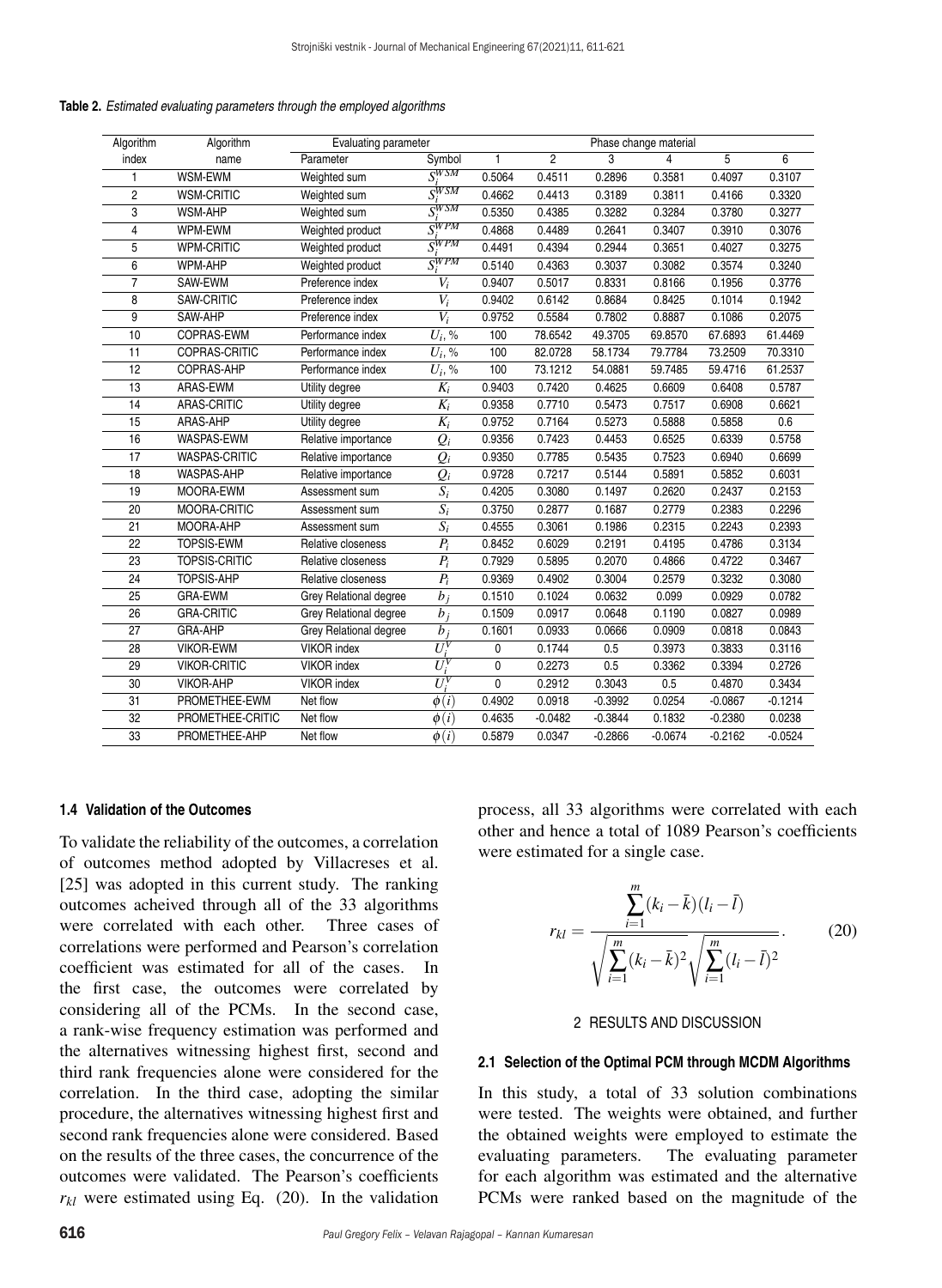**Table 3.** *Estimated weights through the employed methods*

| <b>FWM</b> | CRITIC | AHP    |
|------------|--------|--------|
| 0.0003     | 0.2030 | 0.0676 |
| 0.3077     | 0.2021 | 0.4531 |
| 0.1778     | 0.1794 | 0.0743 |
| 0.3615     | 0.2515 | 0.2636 |
| 0.1528     | 0.1640 | 0.1414 |
|            |        |        |

evaluating parameters. The estimated evaluating parameters are presented in Table 2 and the graphical form of the ranking outcomes is presented in Fig. 2. The weights obtained for each case is presented in Table 3. From the table, it can be observed that the weights obtained through the objective and subjective methods differ from each other. Since the weights differ, the functional priority for each criterion is changed. This will have implications on the outcomes as well. The objective method EWM has prioritized thermal conductivity over the others, and has estimated melting temperature to be the least prioritized criteria. But in the case of the CRITIC method, though thermal conductivity has been prioritized over the others, all other criteria have been estimated to have similar weights. Further, observing the weights obtained through the subjective AHP method, heat of fusion has been estimated to have the highest priority and melting temperature has been estimated to have the least priority. This was expected because EWM and CRITIC are objective methods, wherein the outcomes were purely based on mathematical outcomes and AHP is a subjective approach wherein the outcomes were based on the preferences from the designer. Since in the EWM and CRITIC methods, thermal conductivity has been estimated to have the highest priority, the outcomes employing those weight will prefer materials with higher thermal conductivity. On the contrary, AHP has estimated the highest priority for latent heat of fusion. Hence the method will prefer corresponding outcomes. The results are reliable as there is a clear demarcation between the subjective and objective weighting scheme outcomes. But since this current study is intended to select a PCM through a comparative approach, this variation will be helpful to select the optimal PCM from a holistic approach. The necessity for such a holistic approach arises as this research study addresses the research gap due to the deficiency of utilizing limited weight estimation schemes.

From the figure, it can observed that the first alternative PCM Erythritol has been ranked as the best alternative in all of the algorithms. Also, it

can be observed that the PCM  $MgCl<sub>2</sub>$ .6H<sub>2</sub>O (MCHH) has been ranked as the second best PCM in most algorithms. On a comparative note, it can be further observed that the solutions derived through applying EWM weights and CRITIC weights are similar in most cases. But comparing the efforts required for each method, it was observed that COPRAS, GRA, PROMETHEE methods required more level of mathematical computations than the other methods.

## **2.2 Pearson's Coefficient Study**

To validate the reliability of the outcomes, a three case Pearson's coefficient study was performed. The results of the study are presented in Fig. 3. In the first case of the Pearson's study, it was observed that most of the correlation coefficients were above 0.5, but yet there was a significant quantity of coefficients below 0.5. This indicates that all six ranks of the 33 algorithms did not concur each other. But, the objective of this study was to select the optimal PCM for the TES heat exchanger. If one would accentuate the objective, it is necessary that the first ranked PCM and the second ranked PCM is similar in most cases. This approach to study the concurrence of the first ranked and the second ranked PCM was employed to validate the reliability of this comparative study and as it could be noted from Table 3, PCMs were ranked purely based on their evaluating parameters. Even when there is a very small difference between the evaluating parameters, the PCMs will still be ranked based on the differences. Further, the approach does not rely upon a single combinational algorithm, but depends on the comparative conclusion derived through employing 33 combinational algorithms. In this study, all of the algorithms had ranked Erythritol as the suitable PCM, irrespective of the type of algorithm and the weight estimation scheme employed. Further, most of the algorithms have ranked MCHH as the second best suited PCM. Hence, the ranking scheme is reliable. To verify the reliability of the outcomes, two more cases were performed. A frequency study was performed to proceed further. A rank wise frequency was recorded. The rank wise data is presented in Fig. 3. It has been observed that Erythritol was the best ranked PCM (Rank 1) in all of the algorithms. Further, MCHH has been estimated as the second best PCM in 28 of 33 algorithms. Similarly for all other ranks, the frequencies were recorded. From the frequency study, it was observed that Erythritol, MCHH, and PlusICE H120 were the first three prioritized PCMs from majority of the algorithms. Hence, for the second case of Pearson's study, only the three were considered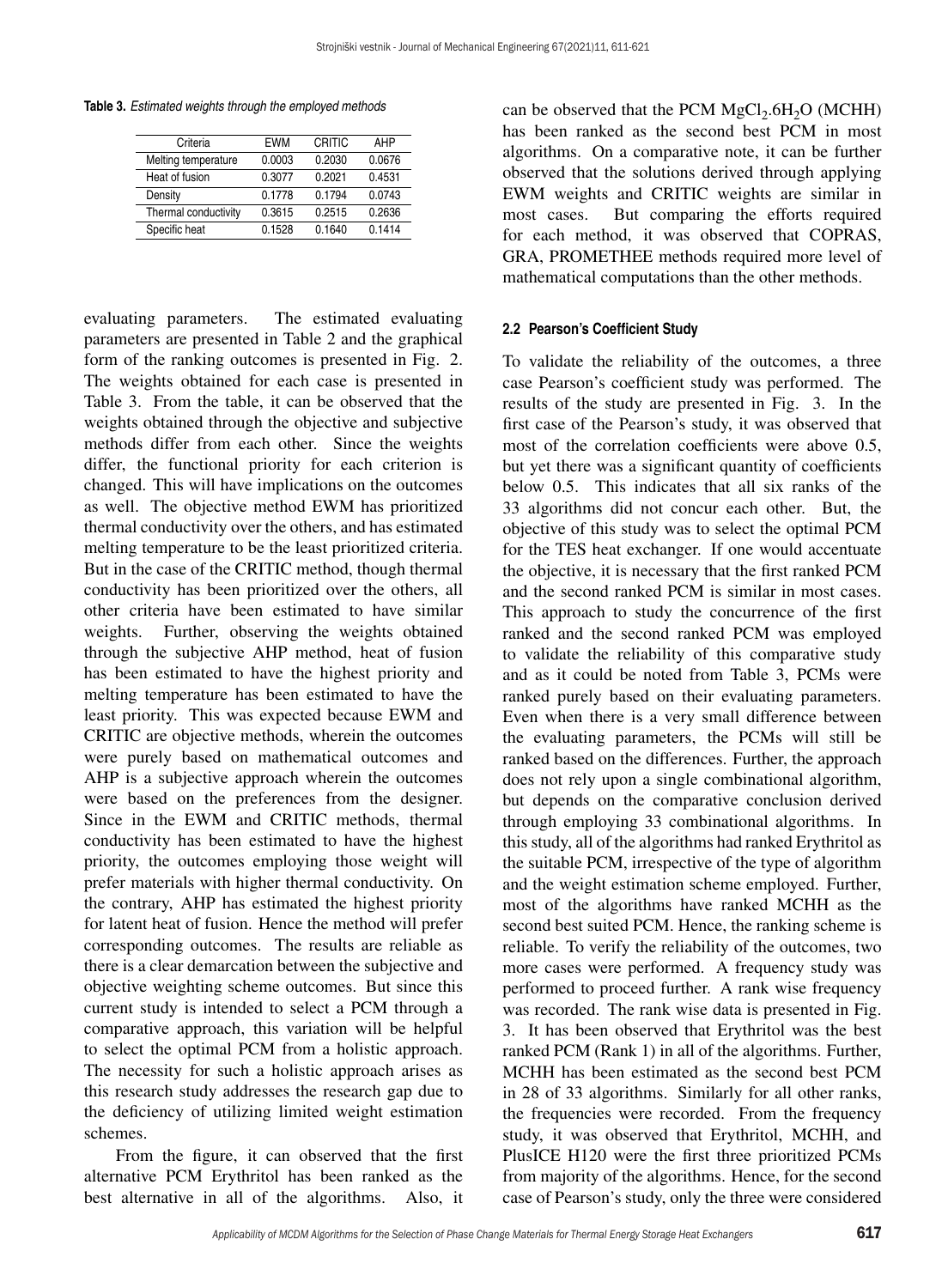

**Fig. 2.** *Comparison of the various ranking outcomes*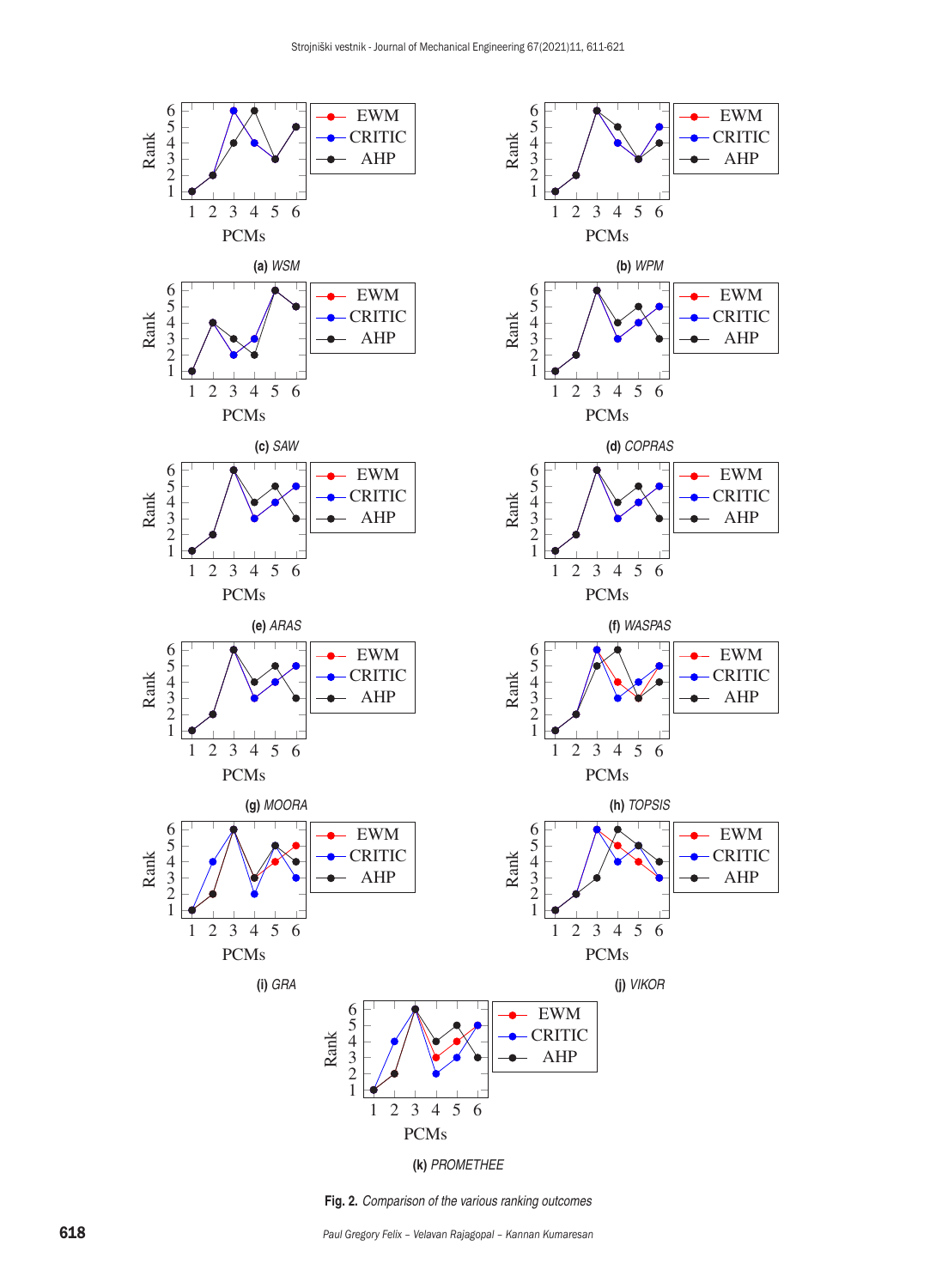

**Fig. 3.** *Panels (a)-(c) present the variation of the Pearson's correlation coefficients for different cases and panels (d)-(i) presents the ranking outcome frequencies of the PCM alternatives*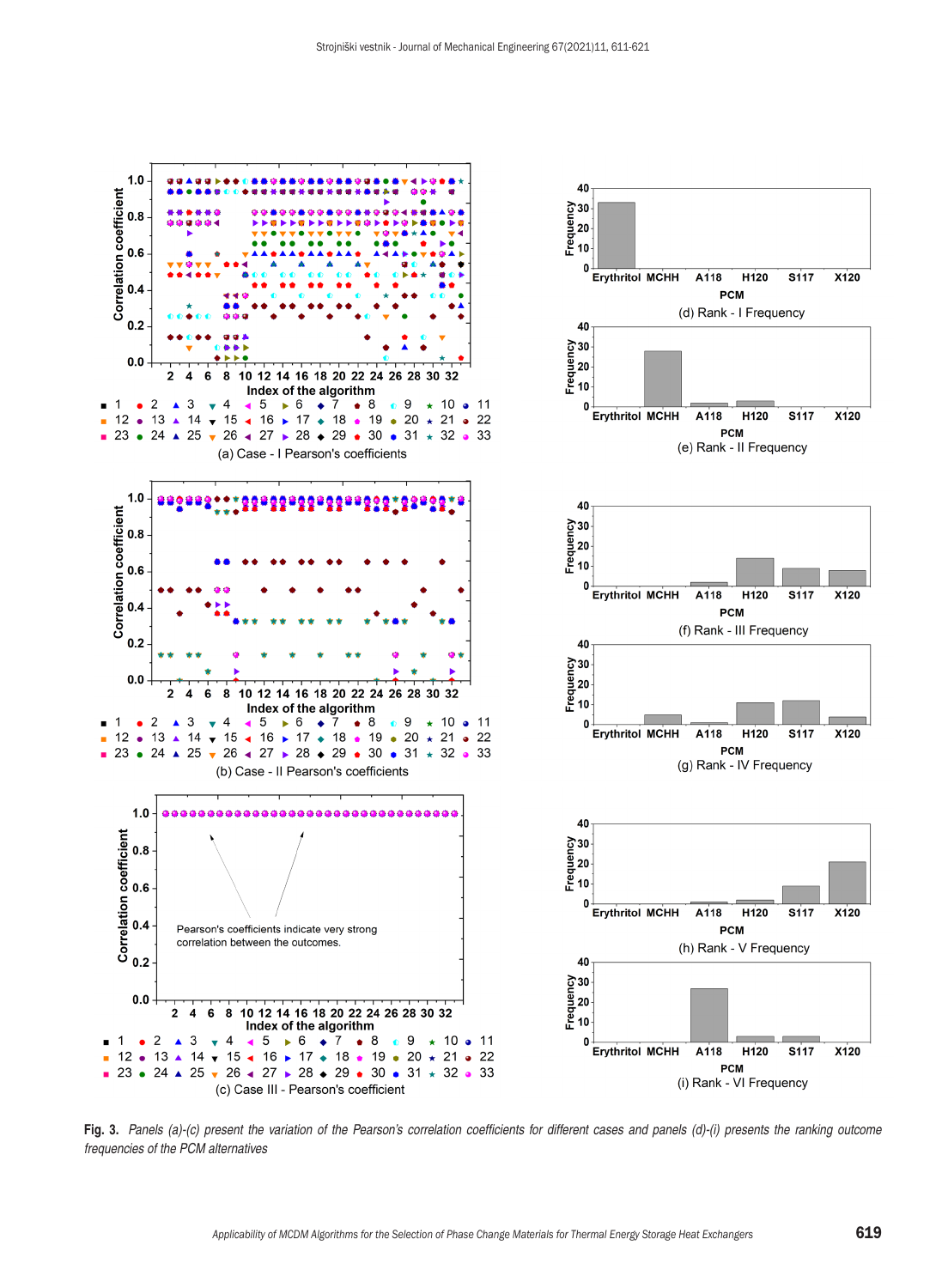for correlation and for the third case of the Pearson's study, only Erythritol and MCHH were considered. The second case correlations indicates that there is comparatively stronger correlation than the first case. Further, the third case indicates that there is very strong correlation compared to other cases. All of the third case correlations have rendered a coefficient of 1. Hence from this three case analysis, the reliability of the results have been validated.

#### **2.3 Discussion from Heat Exchanger Perspective**

By applying the aforementioned algorithms, Erythritol has been selected as the optimal PCM for the steam cooking application. If one would intricately observe the functionality of the various weight estimation techniques, it can be observed that the objective techniques EWM and CRITIC have prioritized thermal conductivity whereas subjective AHP has prioritized latent heat of fusion. This can be ascribed to the Saaty's scale weights provided by the the authors. But despite this observation, all algorithms have selected Erythritol. Erythritol has the highest latent heat of fusion (331 kJ $kg^{-1}$ ) among the alternatives, and hence less quantity of the PCM is required. Since, less quantity of PCM is required, the heat exchanger size will be comparatively smaller than when other PCMs are used. Further, Erythritol chosen has the highest thermal conductivity and and hence the melting time of the PCM will also be comparatively lower. The lower specific heat of Erythritol also is an added benefit. Further, if one would consider the highest density, PlusICE H120 has the highest density, but since latent heat and thermal conductivity were prioritized over density, the algorithms have preferred Erythritol over PlusICE H120 PCM. Hence, from a heat exchanger design perspective, it can be inferred that the chosen PCM can be strongly envisaged to be suitable for the sustainable steam cooking application.

From this study, a clear demarcation has been asserted between the functionality of all of the considered algorithms. From the study, by combining the weights and the main algorithms, it was observed that TOPSIS, GRA, VIKOR and PROMETHEE algorithms have significantly distinguished the outcomes based on each weight estimation scheme. Further instead of relying on one single algorithm, this method has made a reliable selection out of the various combinational algorithms proposed. Hence, this novel method integrating MCDM and Pearson's coefficient study is highly recommended for industrial practice.

# 3 CONCLUSIONS

Renewable energy based steam cooking paves the way for a sustainable steam cooking process when integrated with PCM based TES heat exchangers. However the optimal selection of the PCM plays a crucial role in the heat exchanger design. Hence, this research work has performed a comparative study for the selection of the appropriate PCM for the application. This study has tested 11 MCDM algorithms with 3 weight estimation techniques and through all of the algorithms, Erythritol has been chosen as the appropriate PCM. Erythritol has satisfactory thermo-physical properties to be used in the TES heat exchanger for the application. The ranking outcomes from various algorithms were validated through a three case Pearson's correlation coefficient study. The Pearson's correlation coefficient study has validated that all of the algorithms have very strong correlation in selecting the first and the second best PCMs.

# 4 ACKNOWLEDGEMENTS

The authors would like to thank the Department of Science and Technology (DST), Government of India and PSG College of Technology, Coimbatore, India for their financial support.

# 5 REFERENCES

- [1] Sharma, S.D., Sagara, K. (2005). Latent heat storage materials and systems - A Review. *International Journal of Green Energy*, vol. 2, p. 1-56, **[DOI:10.1081/GE-200051299](https://doi.org/10.1081/GE-200051299)**.
- [2] Motwani, K., Patel, J. (2019). Cost analysis of solar parabolic trough collector for cooking in Indian hostel – a case study. *International Journal of Ambient Energy*,**[DOI:10.1080/01430750.2019.1653968](https://doi.org/10.1080/01430750.2019.1653968)**.
- [3] Xu, H., Sze, J.Y., Romagnoli, A., Py, X. (2017). Selection of Phase Change Material for Thermal Energy Storage in Solar Air Conditioning Systems.<br>Energy Procedia, vol. 105, p. 4281-4288, *Energy Procedia*, vol. 105, **[DOI:10.1016/j.egypro.2017.03.898](https://doi.org/10.1016/j.egypro.2017.03.898)**.
- [4] Mardani, A., Jusoh, A., Nor, K.M.D., Khalifah, Z., Zakwan, N., Valipour, A. (2015). Multiple criteria decision-making techniques and their applications – a review of the literature from 2000 to 2014. *Economic Research-Ekonomska Istraživanja*, vol. 28, no. 1, p. 516-571, **[DOI:10.1080/1331677X.2015.1075139](https://doi.org/10.1080/1331677X.2015.1075139)**.
- [5] Wang, J., Zhai, X., Liu, C., Zhang, Y. (2017). Determination of the Threshold for Extreme<br>Load Extrapolation Based on Multi-Criteria Load Extrapolation Based on Multi-Criteria Decision-Making Technology. *Strojniški vestnik-Journal of Mechanical Engineering*, vol. 63, no. 3, p. 201-211, **[DOI:10.5545/sv-jme.2016.3557](https://doi.org/10.5545/sv-jme.2016.3557)**.